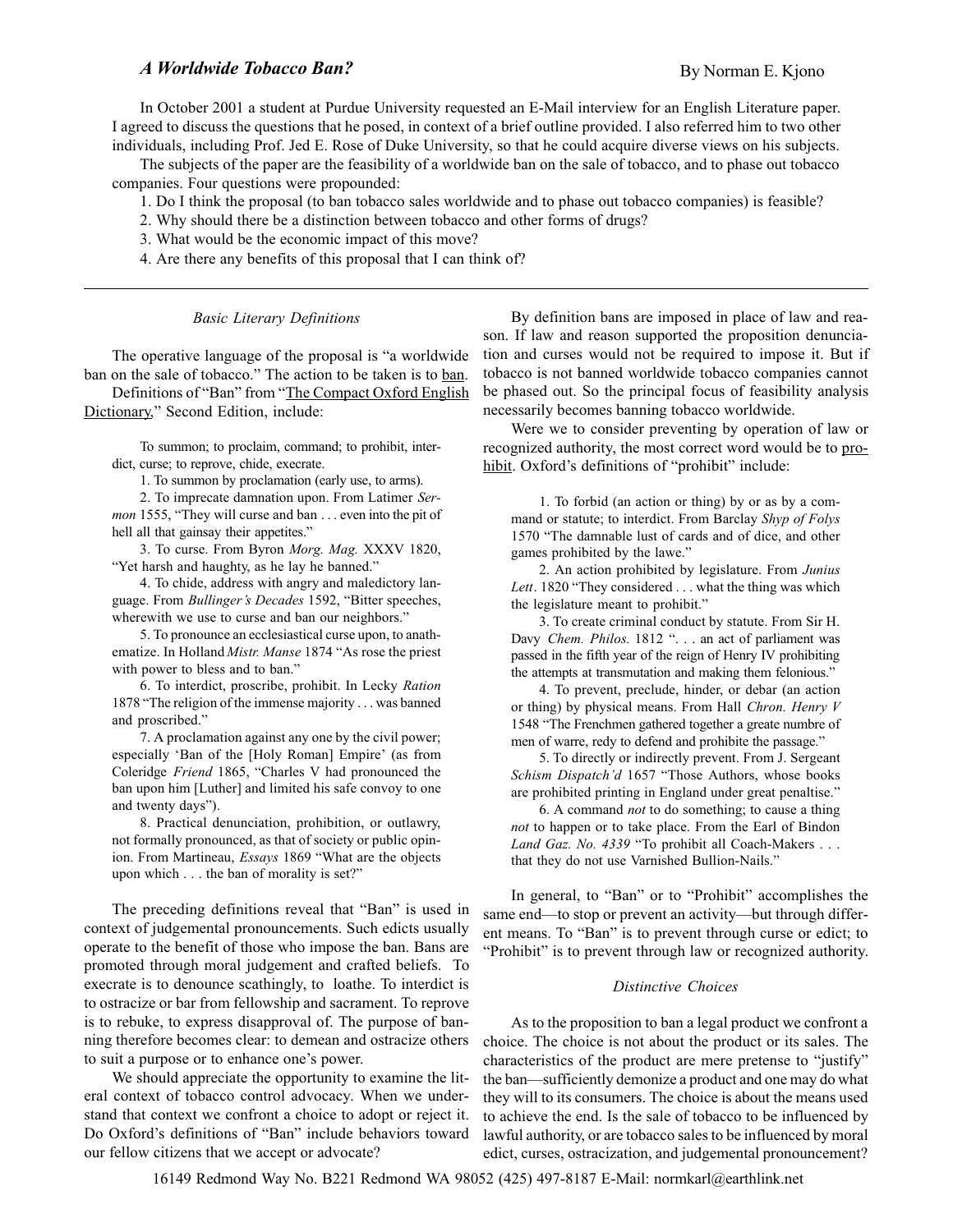To ban requires divisive behavior, one group to pronounce edicts or curses, and another that is targeted by them. Before we proceed to analysis of other merit we must first decide whether we accept public policy that is crafted to be divisive. Do we accept public policy whereby one group is "Targeted" and another group benefits by proclaiming curses?

The choice becomes one of personal beliefs and values. If one accepts that it is appropriate to loath, to demean, to rebuke, to curse, or to ostracize selected fellow citizens to get what they want then the proposition to ban stands. If one regards such behavior to be an unacceptable means to achieve policy objectives then the proposition to ban any product or service falls. Implicit in approving of the proposition to ban is a personal acceptance that others may craft and program our beliefs about our neighbors and fellow citizens to enrich themselves or to increase their political power.

Based on credible definitions of "Ban," all analysis of proposals to ban any product or service is predicated on that fundamental choice. If one embraces the process to rebuke and to ostracize "Target" fellow citizens then they support banning any legal product or service as suits their purpose. If one rejects that process as unacceptable behavior toward our fellow citizens then the proposition to ban any legal product or service will not be pursued under any circumstances.

Analysis beyond definition of the proposed course of action merely relates to "justification" for a specific ban. When we cross the line to accept that banning is legitimate behavior there are virtually no limits as to what can or will be done to justify that conduct. Then again, if one needs to justify their behavior then it is reasonable to ask whether they should engage in the conduct.

Next we should examine alternative means. Were the true objective of the proposed ban to be to stop tobacco sales that could be accomplished through statute with a stroke of legislative pen. Congress and state legislatures have the power to prohibit the sale and/or use of tobacco products. Neither Congress nor state legislatures have chosen to do so.

Such legislative remedies have not been applied because were legislators to do so they would eliminate a substantive and growing portion of revenues (income per pack of cigarettes to government is greater than tobacco company profit.)

Comparative revenues per pack of cigarettes expose an obvious contradiction of the proposed ban. Were tobacco sales to be prohibited through law institutions with the greatest economic interest in tobacco revenues would necessarily enact statutes to eliminate tobacco sales. The proposed ban is therefore not feasible because state and federal legislatures have decided that the sale of tobacco products will not be prohibited, and that tobacco revenues to the state will be sustained.

We are therefore left with analysis of the choice to ban tobacco sales through moral edict, in place of prohibiting by law and statute. The choice to not prohibit tobacco sales by law and statute reveals a state pecuniary interest in continued tobacco use, and the choice to ban through moral edict makes an unsavory statement about its proponents.

To my mind neither choice is acceptable. The choice to garner revenues through continued sale of products that are alleged to be so lethal that they kill tens of thousands of innocent bystanders each year through secondary effects is mor-

ally repugnant and irresponsible public policy; a choice to influence lawful use of a legal product through braying edicts at, and pronouncing curses upon, its consumers is repugnant and delinquent behavior.

In this light we understand tobacco control advocacy to be a choice of personal values. In its distilled and bitter essence the proposition to ban becomes a self-serving question: Should we continue to rake in bucks by vomiting political dogma on our neighbors, regardless of what the law says?

To which responsible citizens answer: "No! That is repugnant and dysfunctional behavior.

There are some things we simply should not do, regardless of the desired effect. Banning neighbors to line our pockets and to gratify a personal urge for power over others is one of those things. Scant decades ago, when the KKK rather than anti-tobacco dominated state politics, lynching a black person was a social event for many people. That everyone enjoyed the party did not make the lynching right, nor did it make such conduct less reprehensible. Today we observe similar behavior through tobacco control advocates promoting a tested and proven plan to cyanide product tamper with cigarettes. Beside every bigot with a ban stands a moron with a mandate. Behind the bigot and the moron is the shadow of a high priest of intolerance; his left hand holds a noose, the right extends palm upward to receive alms from the poor.

The proposed course of action is therefore not feasible because legitimate means to accomplish it do not exist. Tobacco sales will not be statutorily prohibited for economic reasons, and tobacco cannot be banned without imposing severe cultural environment consequences on we the people.

Vested economic interests in tobacco sales reveal that those who promote banning tobacco through moral edict, in place of prohibiting by law, are anarchists and manipulators who use deception to achieve their ends. Ban proponents are anarchists because they necessarily choose to ignore the law, they are manipulators because they craft and apply standards to others not recognized by the law, and they are deceivers because it is obvious that the end they claim to pursue—eliminating tobacco sales—cannot and will not occur. We find ourselves chasing the illusionary tail of a ban that will not occur while the Big Dogs skulk away with the prize revenue bone.

# Ban Proponents Present Themselves

Within the distinctions between the words "Ban" and "Prohibit" are found definitions of those who gravitate toward agendas to ban what others do and those who oppose such agendas. Those who gravitate toward ban agendas are driven by a compulsion for judgemental pronouncements about others in defiance of law, and those who oppose such agendas find that means to accomplish any end to be unacceptable.

Those of the "Ban" mentality need to recognize that by cavalierly throwing about that term they are also making a statement about themselves and their personal values.

I considered the above definitions of "Ban" in context of policy stated in the Tobacco Free Washington Coalition's 1993 booklet "Planning For A Tobacco Free Washington," to reduce public tolerance for and to change public acceptance of tobacco use. I also thought about those definitions in light of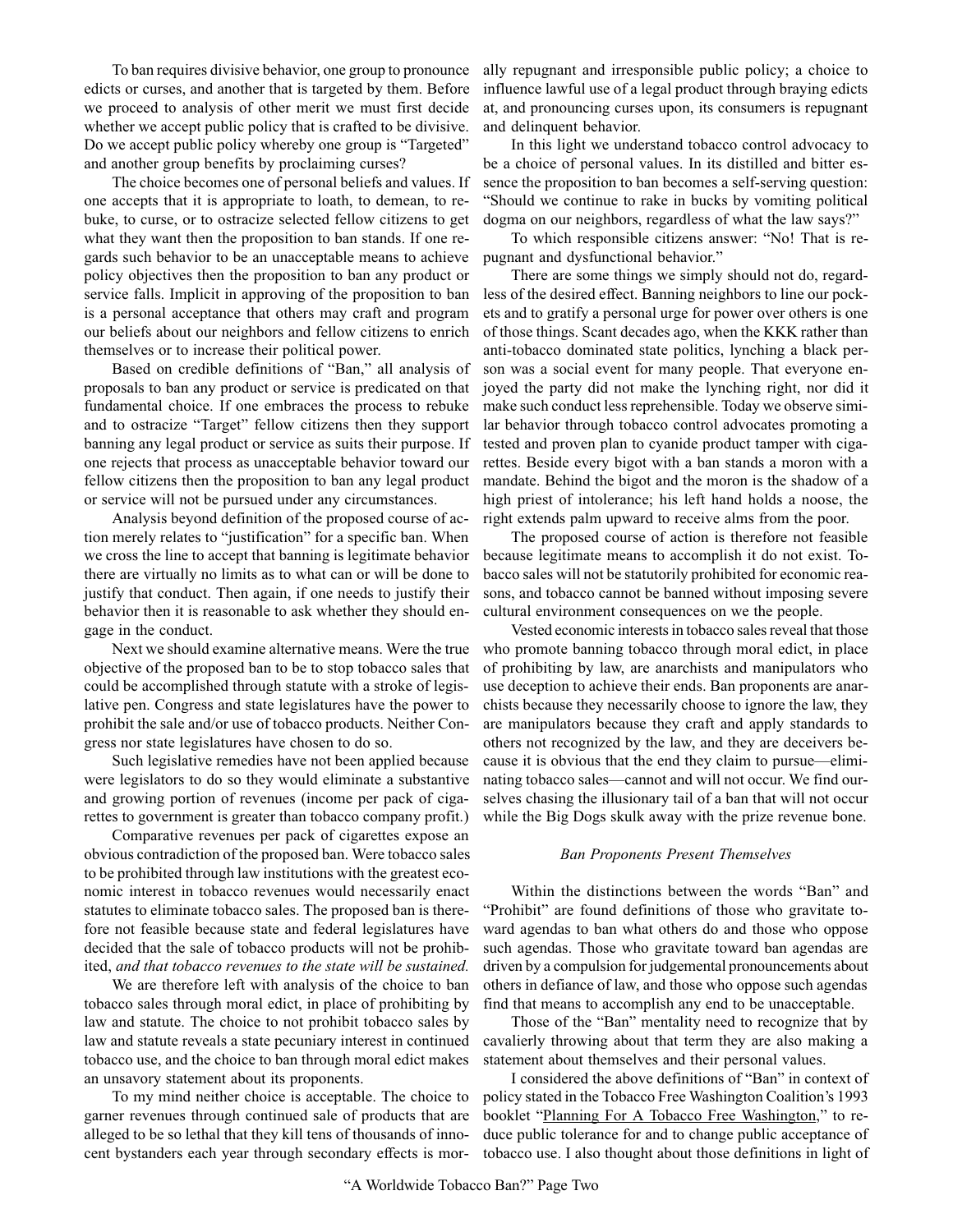a Washington legislator's letter to me, wherein she mentioned strategies to "denormalize" tobacco use. And I thought about those definitions as I read again a June 1988 Letter to the Editor by a past president of the Tobacco Free Washington Coalition, in which that individual described persons who smoke as drug addicts and likened convenience stores that sell cigarettes to crack houses.

Through such statements we hear today's version of Bullinger's "Bitter speeches, wherewith we use to curse and ban our neighbors." Such policy and beliefs inevitably lead to aggressive "discrediting" of opposition, bringing us to confront once again through anti-tobacco Latimer's Sermon of nearly 500 years passed, "They will curse and ban . . . even into the pit of hell all that gainsay [oppose] their appetites. An appetite for \$200 billion-plus in tobacco settlement and tax revenues garnered by cursing one's neighbors seems to require a considerable amount of damnation toward others.

The consistent behavior of tobacco control and its supporters is to presume authority of moral suasion and crafted belief, in place of respect for their fellow man, earnest public discourse and freedom to choose. Such is necessarily the case because the choice to ban is, by definition, also a choice to curse and to command by edict. One cannot ban without also judging. It is in the compulsion to judge others that I find the most repugnant characteristics of those who presume to ban.

Lost in the fray of ban pronouncements is a question: By what authority, other than that proclaimed for themselves, do those who presume to ban operate? That question is on point in considering the instant proposition because the language of the proposal contains an act—to ban—that necessarily, and by definition, embraces a personal choice to judge, to pronounce, to curse, to influence through moral edict.

As we read the proclamations of today's high-priests of consumer "Targeting" echoes of Holland's "As rose the priest" with power to bless and to ban" resound from more than a century ago. And, needless to say, billions in tobacco settlement and new tax revenues contain the inherent potential for many priestly blessings. Such power to bless necessarily includes considerable emotional gratification. But legitimate public policy is not about how big a rush the high-priest can get, ultimately such policy must be judged on its merits of producing benefits for the flock of we the people.

So, considering both practical and moral aspects, the conclusion must be that a worldwide ban on tobacco is not feasible. Reality is that we do not need, and cannot afford, a worldwide expansion of our unique U.S. brand of orchestrated intolerance and self-serving hatred of our neighbors to the rest of the world. We cannot have a worldwide ban of anything without, by definition, also fostering worldwide judgement of and intolerance toward others.

The choice to ban is therefore not about the merits of a "Target" product, whether tobacco, hamburgers, beer, or coffee. The choice to ban is about how we regard and behave toward our fellow man. By that standard we have much intellectual and spiritual house cleaning to do here at home before we expand or export any agenda to the world. We would be well advised to get about the business of earnestly growing together as a people, rather than promoting our current divisive and self-serving intolerance worldwide.

# A Fatally Flawed Premise

Is it feasible to prohibit the sale of tobacco worldwide?

As previously noted, we have not prohibited by statute the sale of tobacco in the United States. Congress was presented with the opportunity to merely regulate (much less prohibit) tobacco in 1997, when the original tobacco settlement was presented to the U.S. Senate through John McCain's legislation. That legislation was defeated and withdrawn in 1998.

Given the defeat of Senator McCain's 1997 legislation it is apparent that the 1998 tobacco settlement crafted by state attorneys general defies the will of the people, as expressed through their elected representatives. Through that settlement we observe tobacco control anarchy in action.

The failure of John McCain's tobacco legislation is relevant because to prohibit requires lawful authority. Worldwide tobacco prohibition must therefore be viewed with the understanding that we do not have lawful authority to do so in the United States, let alone the rest of the world.

To my knowledge we do not yet have a sovereign one world government of planet Earth. The United Nations does not have sovereign authority over its national members, nor are global advocacy groups such as the World Health Organization chartered with sovereign authority.

A worldwide prohibition of tobacco is fatally flawed for at least two reasons: First, we do not have lawful authority for such a prohibition in the United States, much less the rest of the world; second, there is no sovereign world government that has authority to proclaim or enforce a prohibition.

We therefore confront a fundamental reality about a worldwide prohibition of any product or service: The means to lawfully proclaim and to legitimately enforce such prohibitions do not exist. Much like a choice to ban, proponents of a choice to prohibit must make a personal decision. Are we to be a nation and a world of law, or do we choose to be a people who ignore the absence of lawful authority for our conduct?

Similar to a ban, the choice of worldwide prohibition speaks volumes about its proponents. Absent lawful global authority to do so worldwide prohibition advocates reveal themselves to be anarchists who simply ignore any requirement that their agendas and their economic gratification be constrained by the encumbrance of enacted statute.

I submit that such an approach to world affairs is irresponsible. Those who regard lawful authority for conduct of their policy to be an encumbrance that is evaded through selfproclaimed moral edict merit neither serious attention nor respect among civilized and decent people.

The bottom line to the proposed course of action is that the means to carry it out—through ban or prohibition—do not legitimately exist for civilized people. To ban tobacco worldwide is to prevent lawful use of legal products through imposition of edict and curse; to prohibit the sale of tobacco worldwide is to prevent lawful use of legal products through operation of law for which neither judicial precedent nor sovereign infrastructure presently exist.

We therefore reach the conclusion that such a course of action is neither morally acceptable nor lawfully possible. Under those conditions the answer to whether there should be a worldwide prohibition or ban on tobacco is clearly "No!"